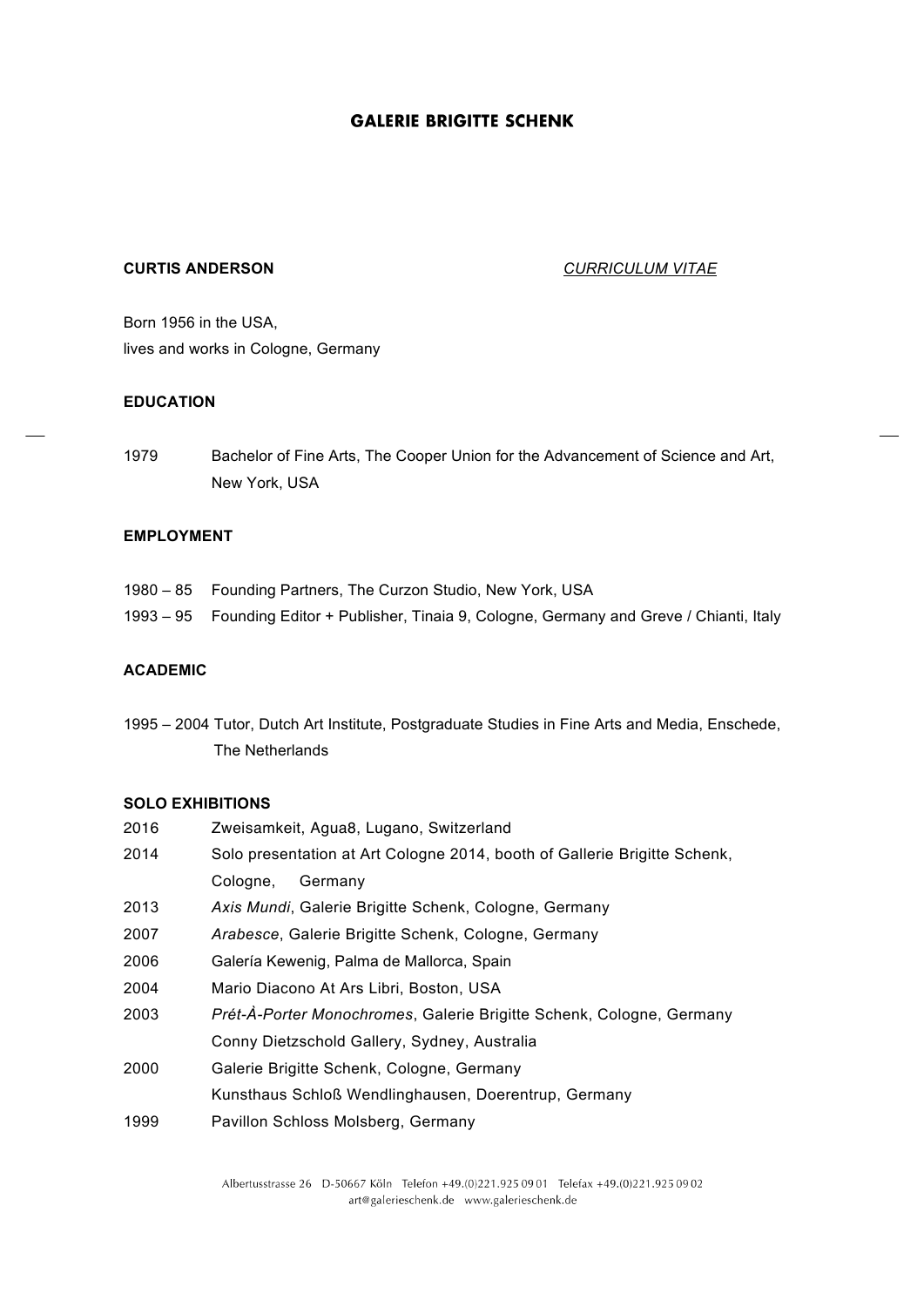| 1998 | Institut Francáis, Cologne, Germany                                      |
|------|--------------------------------------------------------------------------|
|      | Galerie Brigitte Schenk, Cologne, Germany                                |
| 1997 | Galerie Brigitte Schenk, Cologne, Germany                                |
|      | Restaurant Christophe', Amsterdam, The Netherlands                       |
| 1995 | Kunst-Station Sankt Peter, Cologne, Germany                              |
|      | Galeria Leyendecker, Santa Cruz de Tenerife, Spain                       |
| 1994 | Baron / Boisanté (with Not Vital), New York, USA                         |
|      | De Praktijk, Amsterdam, The Netherlands                                  |
| 1993 | Baron / Boisanté, New York, USA                                          |
|      | Galerie Six Friedrich, München, Germany                                  |
| 1992 | Galerie Aurel Scheibler, Cologne, Germany                                |
| 1991 | Baron / Boisanté, New York, USA                                          |
|      | Paul Kasmin Gallery, New York, USA                                       |
|      | Galerie Erika + Otto Friedrich (with Donald Baechler), Bern, Switzerland |
| 1990 | Galerie Jule Kewenig, Frechen- Bachem, Cologne, Germany                  |
| 1989 | Baron/ Boisanté, New York, USA                                           |
| 1988 | Galerie Six Friedrich, München, Germany                                  |
|      | Galerie Erika + Otto Friedrich, Bern, Switzerland                        |
| 1987 | Galeria Leyendecker, Santa Cruz de Tenerife, Spain                       |
| 1986 | Galeria Leyendecker, Santa Cruz de Tenerife, Spain                       |
|      | Van Krimpen Tekeningen, Amsterdam, The Netherlands                       |
|      | Galerie T'Venster, Rotterdam, The Netherlands                            |
|      | Galerie Erika + Otto Friedrich, Bern, Switzerland                        |
| 1985 | Galerie Rudolf Zwirner, Cologne, Germany                                 |
|      | Galerie De Praktijk, Amsterdam, The Netherlands                          |

### **GROUP EXHIBITIONS**

- 2015 *20 Jahre Kunstgruppe*, Kunstgruppe, Cologne, Germany
- 2014 *The Pipe and the Gates of Dawn*, Jan Kaps, Cologne, Germany *Jardins de Bagatelle II,* Galerie Tanit, München, Germany *Sam. St. Moritz Art Masters 2014*, St. Moritz Masters, St. Moritz, Switzerland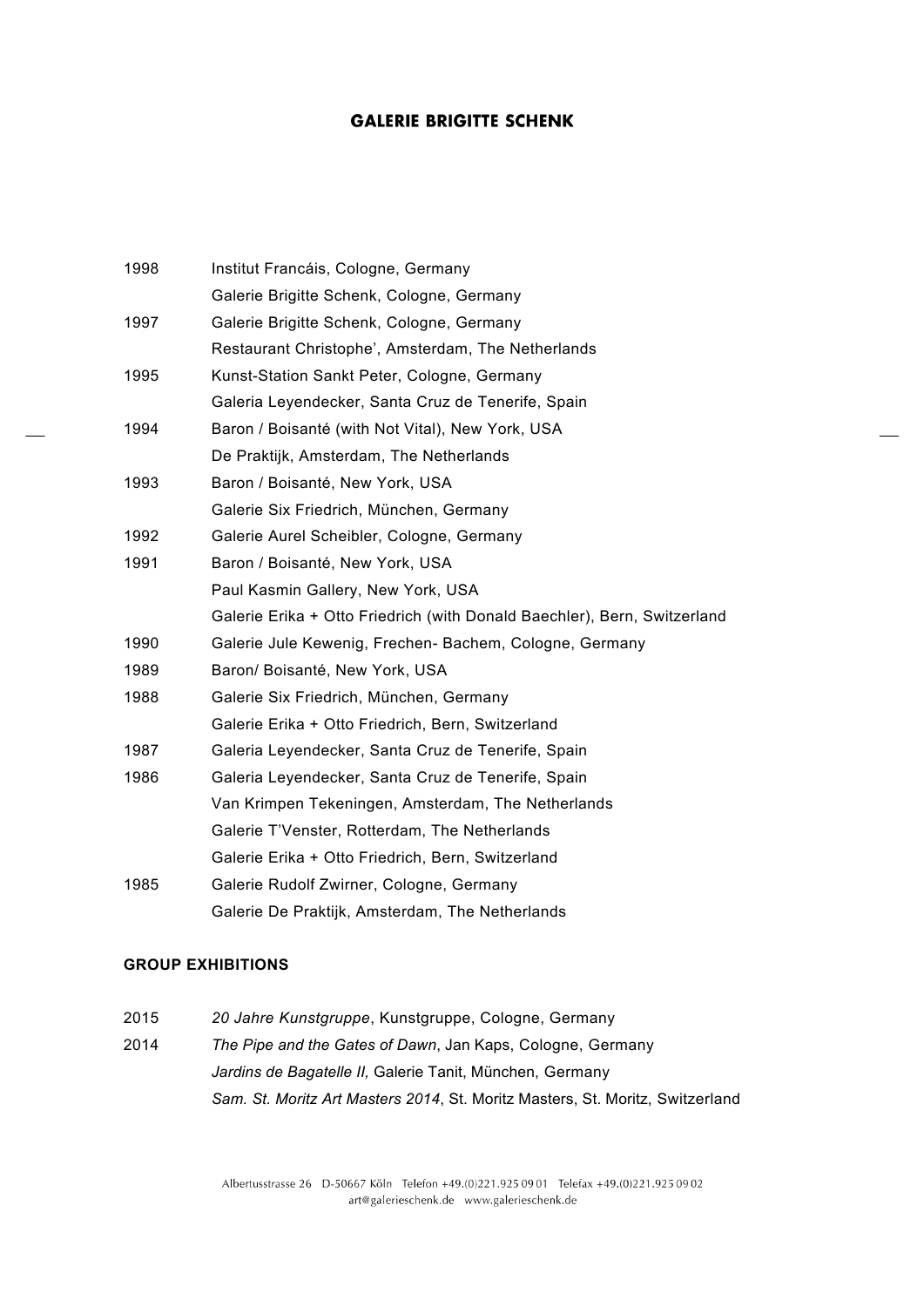|          | Printing Matters, Helferhaus, Backnang, Germany                                  |
|----------|----------------------------------------------------------------------------------|
|          | ON & ON & ON, Kunstgruppe, Cologne, Germany                                      |
|          | Paper I Cartro, Galería Kewenig, Palma de Mallorca, Spain                        |
|          | Random Blue Oasis, Galerie Brigitte Schenk, Cologne, Germany                     |
| 2013     | You And Me Beyond the Horizon, Galerie Brigitte Schenk, Cologne, Germany         |
|          | B.A.B.E. The Best Artists Books and Editors, Immanence, espace d'art             |
|          | contemporain, Paris, France                                                      |
|          | Group Exhibition, The End, Qbox gallery, Athens, Greece                          |
| 2012     | Curtis Anderson, Christina Lissmann, Rosemarie Trockel, Cologne - Berlin -       |
|          | Sydney, Boutwell Draper Gallery Sydney, Australia                                |
|          | You are a part of me, Galerie Brigitte Schenk, Cologne, Germany                  |
| 2011     | Breaking News. Fukushima and the Consequences, Kust-Werke Berlin, KW             |
|          | Institute for Contemporary Art, Berlin, Germany                                  |
|          | Too Much, Kunstgruppe, Cologne, Germany                                          |
| 2010     | Celeste Bartos Forum, New York Public Library, New York, USA                     |
|          | Just love me, MUDAM, Musée d'Art Moderne Grand-Duc Jean, Luxemburg               |
|          | Sin título, 2004-2010, Galería Kewenig, Palma de Mallorca, Spain                 |
|          | und immer fehlt mir etwas, und das quält mich, Kunstgruppe, Cologne, Germany     |
|          | Accrochage, Galerie Brigitte Schenk, Cologne, Germany                            |
| 2009     | Trinken als Chance, Kunstgruppe, Cologne, Germany                                |
| 2008     | Summertime / Accrochage, Galerie Brigitte Schenk, Cologne, Germany               |
|          | Connecting thread, Galerie Karsten Greve, Paris, France                          |
| 2007     | Spring / Group Exhibition Installation & Paintings, Galerie Brigitte Schenk,     |
| Cologne, | Germany                                                                          |
|          | Watercolours, Galerie König, Hanau, Germany                                      |
| 2006     | Salon Schmitz oder Macht was Ihr wolt, Kunstgruppe, Cologne, Germany             |
| 2005     | Field Research / Group Exhibition New Media & Videoart, Galerie Brigitte Schenk, |
|          | Cologne, Germany                                                                 |
|          | In Deep Water, Dinter Fine Art, New York, USA                                    |
|          | Spring Scupture, Woodwart Gallery, New York, USA                                 |
| 2004     | Accrochage 10 Artists, Galerie Brigitte Schenk, Cologne, Germany                 |
|          | Für die Konsruktion des Unmöglichen, European Kunsthalle, Cologne, Germany       |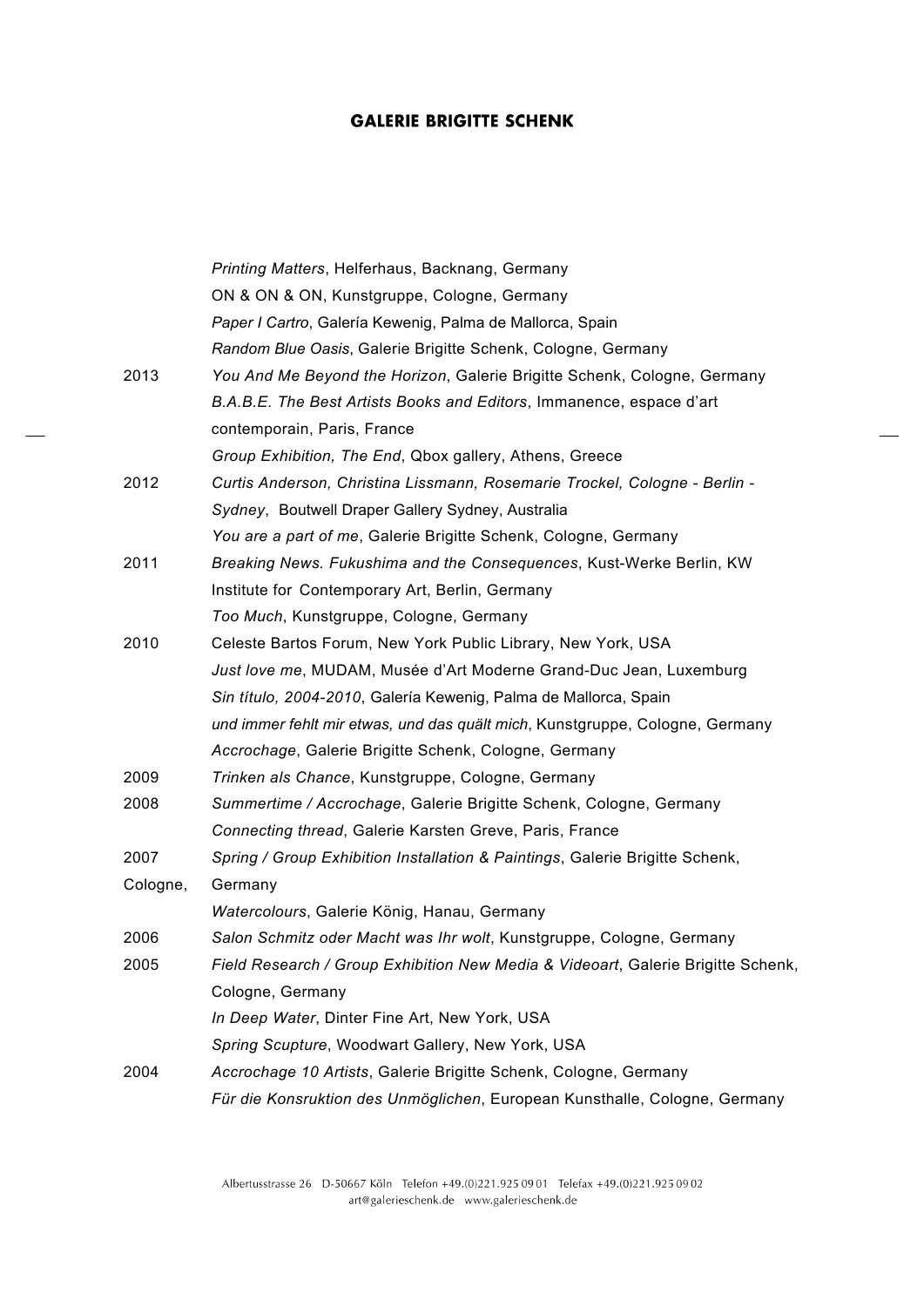$\overline{a}$ 

|         | Black & White, Galerie Gabriele Rivet, Cologne, Germany                    |
|---------|----------------------------------------------------------------------------|
| 2003    | Auktion lebender Künstler, Kunstgruppe, Cologne, Germany                   |
|         | Installations, Conny Dietschold Gallery, Sydney, Australia                 |
|         | Curtis Anderson and Lesley Duxbury, Galerie Conny Dietschold, Cologne,     |
| Germany |                                                                            |
|         | Arche Noah, Galerie Gabriele Rivet, Cologne, Germany                       |
| 2002    | Das Letzte, das Allerletzte, Kunstgruppe, Cologne, Germany                 |
|         | Whisper, Galerie Aurel Scheibler, Cologne, Germany                         |
|         | 8 x Pavillon, Emmanuel Walderdorff Galerie, Cologne, Germany               |
| 2001    | Shoes or no shoes?, Museum voor Schone Kunsten Ghent, Belgium              |
| 2000    | The Colour Blue, Galerie Brigitte Schenk, Cologne, Germany                 |
|         | small size mixed, kjubh e.V., Cologne, Germany                             |
| 1997    | All Of A Sudden, Galerie Aurel Scheibler, Cologne, Germany                 |
|         | Works on Paper, Baron / Boisanté, New York, USA                            |
|         | Gallery Six Friedrich, München, Germany                                    |
| 19963   | Americanen, De Praktijk, Amsterdam, The Netherlands                        |
|         | Galerie Brigitte Schenk, Cologne, Germany                                  |
|         | All Of A Sudden, Galerie Aurel Scheibler, Cologne, Germany                 |
|         | Dissimilar & Unrelated Sculptures, Baron / Boisanté, New York, USA         |
| 1995    | Géométrie Sacrée, Galerie de Beaux Arts, Bruxelles, Belgium                |
|         | Livres d'artistes, Centre D' art Contemporain, Genéve, Switzerland         |
|         | (W) HO (W) Are You?, Galerie Anhava, Helsinki, Finland                     |
|         | Lakota Indianer Versteigerung, Politischer Club Colonia, Cologne, Germany  |
|         | Künstlerbordell, Cafe Contact, Cologne, Germany                            |
| 1994    | Drawn In The Nineties, Lamont Gallery / Philips Exeter Academy, Exeter, UK |
|         | Boxes, Galerie Gabriele Rivet, Cologne, Germany                            |
|         | Z / Kunst Is The Peoples Project, Hohenthal & Litter, München, Germany     |
|         | Red Windows, Barney's, New York, USA                                       |
|         | The Return Of The Cadavre Exquis, American Center, Paris, France           |
|         | The Return Of The Cadavre Exquis, Forum for Contemporary Art, Saint Louis, |
|         | <b>USA</b>                                                                 |
|         | Drawn In The Nineties, University Art Gallery, San Diego State University, |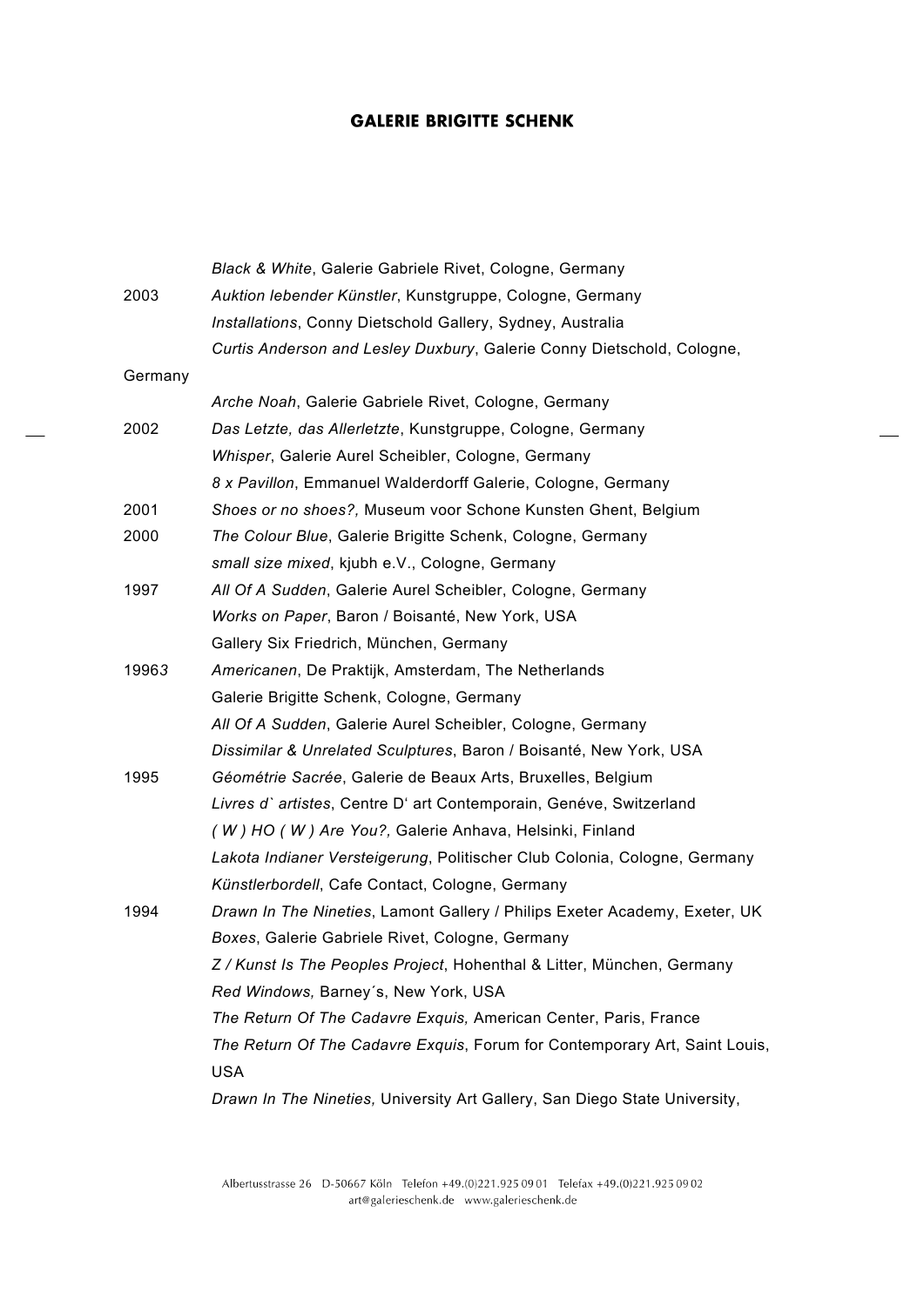San Diego, USA Galeria Leyendecker, Santa Cruz de Tenerife, Spain *The Return Of The Cadavre Exquis*, Santa Monica Museum of Art, Santa Monica, USA *The Return of the Cadavre Exquis*, The Corcoran Gallery of Art, Washington D.C. , USA 1993 *Drawn n The Nineties*, Alberta College of Art, Alberta, Canada *The Landcat Series II*, Galerie Onrust, Amsterdam, The Netherlands *Graphik der Gegenwart*, Arbeiterwohlfahrt Bundesverband e. v., Bonn, Germany *Animals*, Galerie Tanja Rumpff, Haarlem, The Netherlands *Drawn In The Nineties*, Huntsville Museum of Art, Huntsville, USA *Grafica 1*, Zeughausgasse 1, Innsbruck, Germany *Auszeit der Demokratie*, KHD Halle, Cologne, Germany *Tutto Tondo*, Monika Sprüth Galerie, Cologne, Germany *Floor Show*, Aanders Tornberg Gallery, Lund, Sweden *The Return of the Cadavre Exquis*, The Drawing Center, New York, USA *Drawind In The Line Against Aids*, Guggenheim Museum, Soho, New York, USA *Recent Acquistions: Contemporary Prints*, The Public Library, New York, USA *Curtis Anderson / Francoise Schein / Christopher Lucas / Paul Rusutto / Ira Bartell / Joil Haber / John Evans*, West Broadway Gallery, New York, USA *Tangcat Series*, Galerie Tommy Lund, Odense, Denmark *Excess In The Techno Mediacratic Society*, Shoshana Wayne Gallery, Santa Monica, USA *Drawind In The Line Against Aids*, Guggenheim Collection, Venice, Italy *Exzess In The Techno mediacratic Society*, Galerie Krinzinger, Wien, Austria *Drwan In The Nineties*, Worcester Museum of Art, Worcester, USA 1992 *Protectors*, Bloom Gallery, Amsterdam, The Netherlands *The Comfortzone*, The Living Room, Amsterdam, The Netherlands *Drawn In The Nineties*, Katonah Museum Of Art, Katonah, USA *Genoploy*, Arting, Cologne, Germany *Walter Dahn*, Gallery Luis Campana, Cologne, Germany *Animals*, Kubinski, Cologne, Germany

> Albertusstrasse 26 D-50667 Köln Telefon +49.(0)221.925 09 01 Telefax +49.(0)221.925 09 02 art@galerieschenk.de www.galerieschenk.de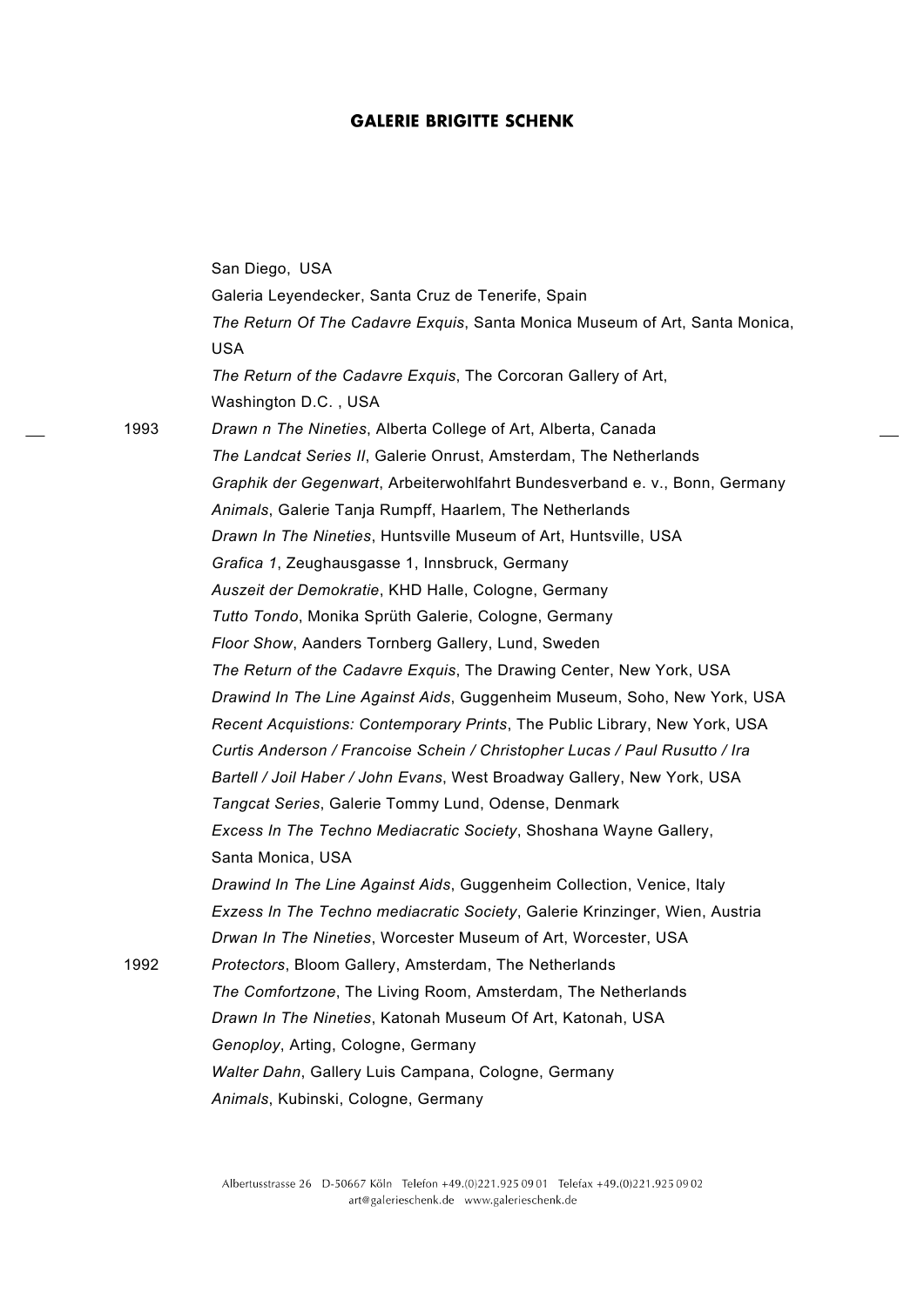|      | Schlechtwetterprogramm, Atelier Philip Pocock, Cologne, Germany                  |
|------|----------------------------------------------------------------------------------|
|      | Nur 72 Stunden, Wanderhalle, Cologne, Germany                                    |
|      | American Art Today: Surface Tension, The Art Museum at Florida International     |
|      | University, Miami, USA                                                           |
|      | Curtis Anderson / Ingrid Dinter / Sigmar Polke / Lynton Wells, Baron / Boisanté, |
|      | New York, USA                                                                    |
|      | Works On Paper, Baron / Boisanté, New York, USA                                  |
|      | Good Work: Fine Art By Some Recent Alumni, The Cooper Union Arthur A.            |
|      | Houghton Gallery, New York, USA                                                  |
|      | Body Parts, Natalie Karg Gallery, New York, USA                                  |
|      | The Lanuage of Flowers, Paul Kasmin Gallery, New York, USA                       |
|      | Rubber Soul, Ledisflam, New York, USA                                            |
|      | Tatoo Collection, Andrea Rosen Gallery, New York, USA                            |
|      | La Luz Este Ano, Caentro de Arte "La Regenta", Las Palmas de Cran Canaria,       |
|      | Spain                                                                            |
|      | Animals, Galerie Anne de Villepoix, Paris, France                                |
|      | Three or More, The Spiral Museum, Tokyo, Japan                                   |
| 1991 | Glück Auf, Gallery Thomas Jerig Duisburg, Germany                                |
|      | Curstis Anderson / David Dupuis / James Nares / Jack Pierson, Galerie Aurel      |
|      | Scheibler, Cologne, Germany                                                      |
|      | Gullivers Travels, Galerie Sophia Ungers, Cologne, Germany                       |
|      | Drawings, Brooke Alexander Gallery, New York, USA                                |
|      | Curtis Anderson / Jiri Georg Dokoupil / Susan Etkin, Paul Kasmin Gallery,        |
|      | New York, USA                                                                    |
| 1990 | Berlin März 1990, Kunstverein Braunschweig, Braunschweig, Germany                |
|      | Jardin de Bagatelle, Galerie Tanit, München, Germany                             |
|      | Paul Kasmin Gallery, New York, USA                                               |
|      | Information, Terrain Gallery, San Francisco, USA                                 |
|      | 3 Tage Umhausen, Umhausen, Germany                                               |
| 1989 | Nature Morte, Goethe Institut, Bruxelles, Belgium                                |
|      | Portraits, Galerie Ascan Crone, Hamburg, Germany                                 |
|      | Gallery Daniel Buchholz, Cologne, Germany                                        |